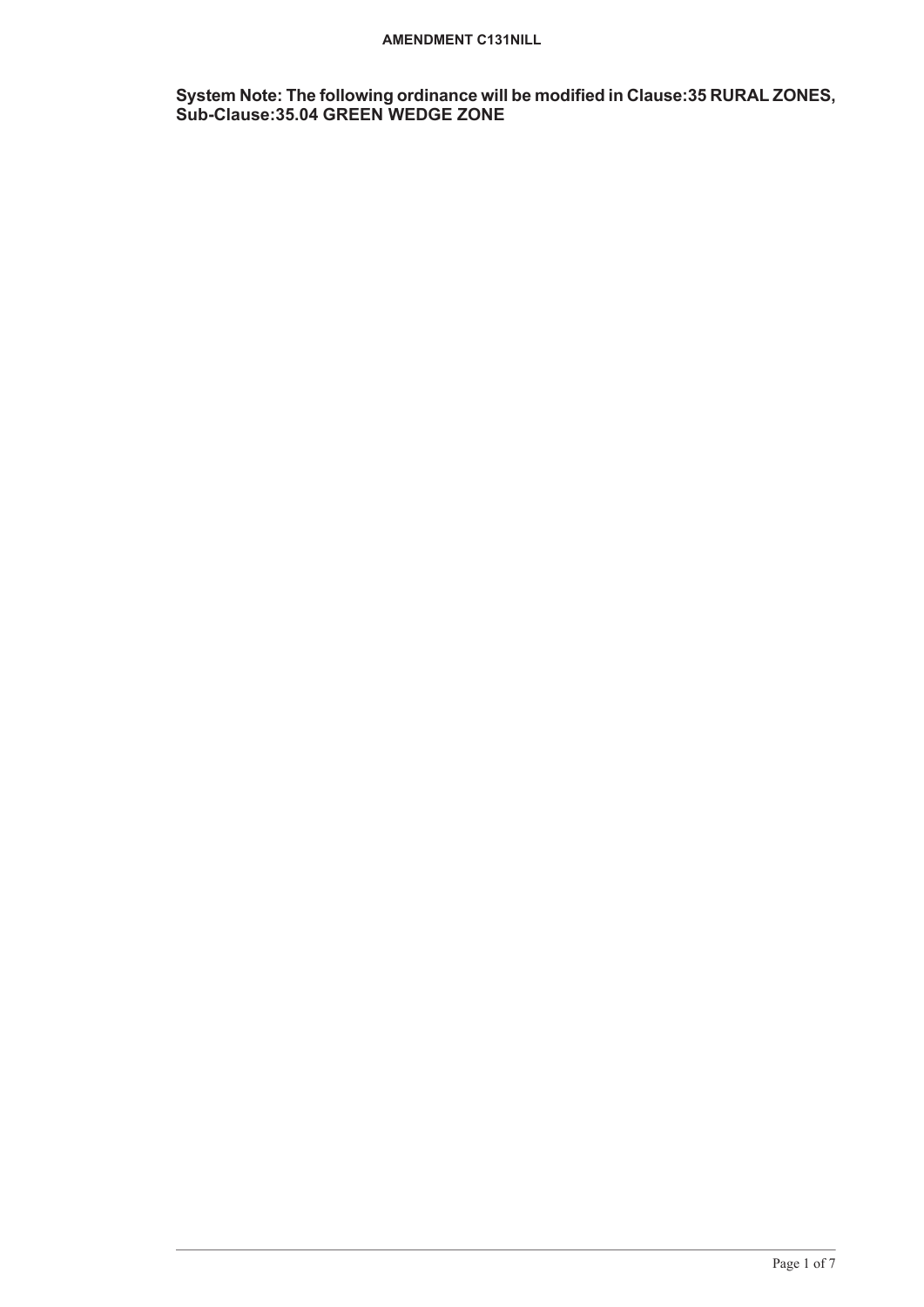# **C131nill SCHEDULE TO THE GREEN WEDGE ZONE**

Shown on the planning scheme map as **GWZ**.

|                                                                                                                                     | Land           | <b>Area/Dimensions/Number</b> |
|-------------------------------------------------------------------------------------------------------------------------------------|----------------|-------------------------------|
| Minimum subdivision area (hectares).                                                                                                | None specified |                               |
| <b>Function centre</b><br>(number of patrons).                                                                                      | None specified |                               |
| Group accommodation<br>(number of dwellings).                                                                                       | None specified |                               |
| Residential hotel<br>(number of bedrooms).                                                                                          | None specified |                               |
| Restaurant<br>(number of patrons).                                                                                                  | None specified |                               |
| Minimum area for which no permit is<br>required to alter or extend an existing<br>dwelling (square metres).                         | None specified |                               |
| Minimum area for which no permit is<br>required to alter or extend an existing<br>building used for agriculture (square<br>metres). | None specified |                               |

| <b>Permit requirement for earthworks</b>                                                                                         | Land           |
|----------------------------------------------------------------------------------------------------------------------------------|----------------|
| Earthworks which change the rate of flow or the discharge point of water across<br>a property boundary.                          | All land       |
| Earthworks which increase the discharge of saline groundwater.                                                                   | None specified |
| Earthworks which involve the receipt, importation, stockpiling or placement of   All Land<br>more than 100 cubic metres of fill. |                |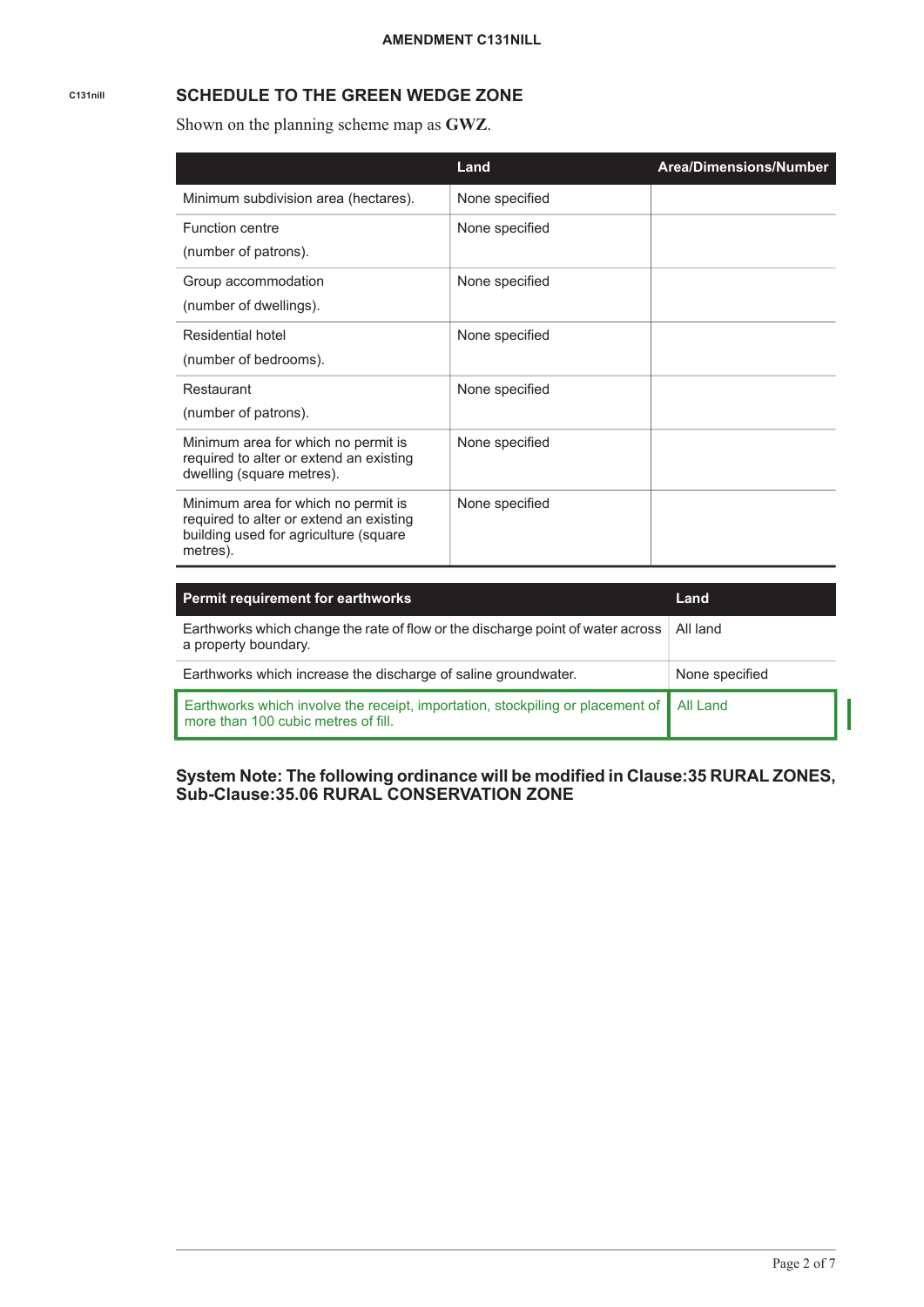# **C131nill SCHEDULE 1 TO THE RURAL CONSERVATION ZONE**

Shown on the planning scheme map as **RCZ1**.

## **CONSERVATION VALUES**

To provide for rural residential development that is compatible with the environmental values of the land given the close proximity to the Plenty Gorge.

|                                                                                                                                        | Land           | Area/Dimensions/Number |
|----------------------------------------------------------------------------------------------------------------------------------------|----------------|------------------------|
| Minimum subdivision area (hectares).                                                                                                   | All land       | 1 hectare              |
| Maximum floor area for which no permit is required to<br>alter or extend an existing dwelling (square metres).                         | None specified |                        |
| Maximum floor area for which no permit is required to<br>construct an out-building associated with a dwelling<br>(square metres).      | None specified |                        |
| Maximum floor area for which no permit is required to<br>alter or extend an existing building used for agriculture<br>(square metres). | None specified |                        |

**Permit requirement for earthworks Land**

Earthworks which change the rate of flow or the discharge point of water across All lots a property boundary.

| Earthworks which increase the discharge of saline groundwater.                                                                   | None specified |
|----------------------------------------------------------------------------------------------------------------------------------|----------------|
| Earthworks which involve the receipt, importation, stockpiling or placement of   All Land<br>more than 100 cubic metres of fill. |                |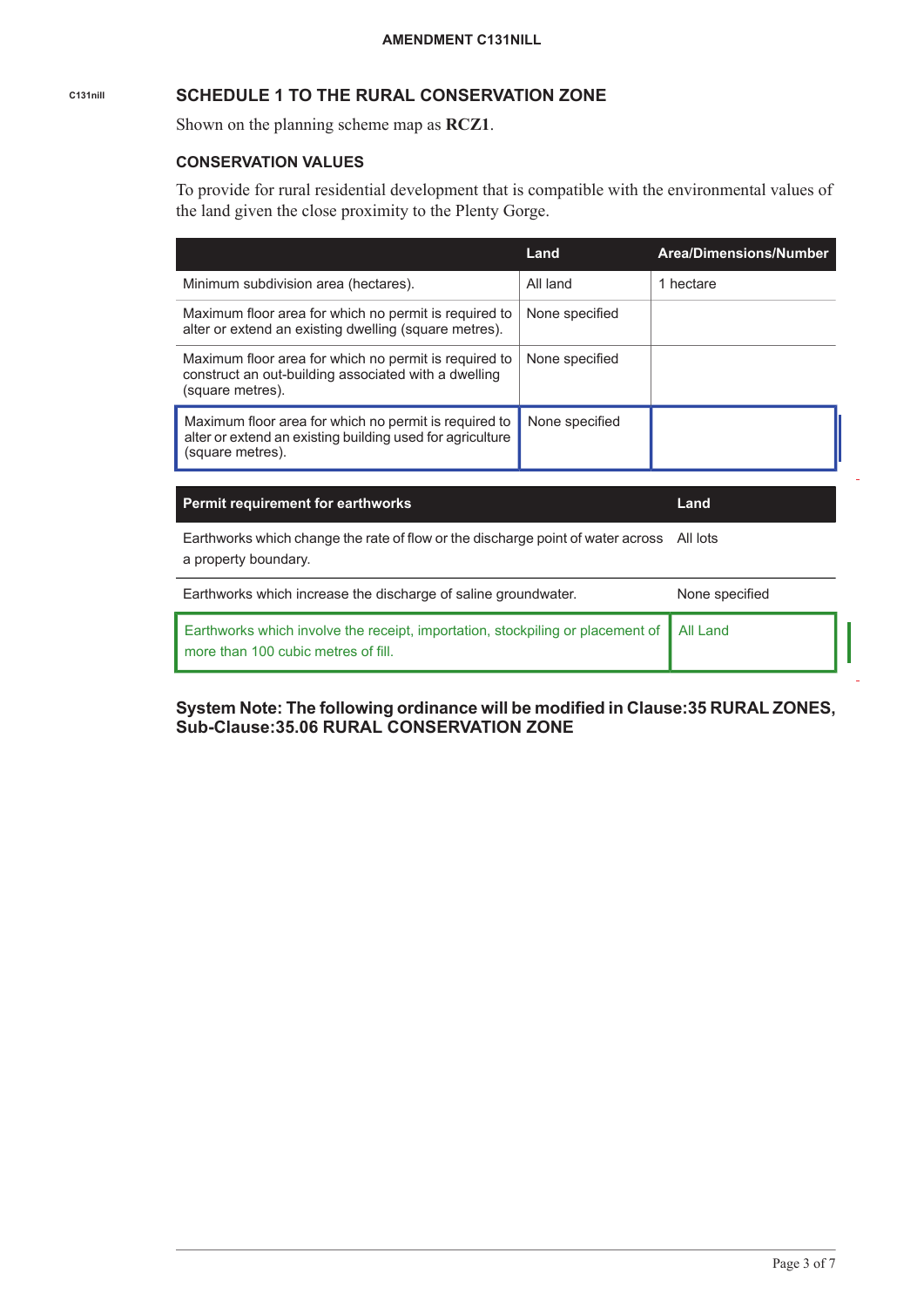# **C131nill SCHEDULE 2 TO THE RURAL CONSERVATION ZONE**

Shown on the planning scheme map as **RCZ2**.

## **CONSERVATION VALUES**

To provide for rural residential development that is compatible with the environmental values of the land given the close proximity to the Plenty Gorge and the potential environmental hazards in the area.

|                                                                                                                                        | Land           | <b>Area/Dimensions/Number</b> |
|----------------------------------------------------------------------------------------------------------------------------------------|----------------|-------------------------------|
| Minimum subdivision area (hectares).                                                                                                   | All land       | 2 hectares                    |
| Maximum floor area for which no permit is required to<br>alter or extend an existing dwelling (square metres).                         | None specified |                               |
| Maximum floor area for which no permit is required to<br>construct an out-building associated with a dwelling<br>(square metres).      | None specified |                               |
| Maximum floor area for which no permit is required to<br>alter or extend an existing building used for agriculture<br>(square metres). | None specified |                               |

| <b>Permit requirement for earthworks</b> | Land |
|------------------------------------------|------|
|                                          |      |

Earthworks which change the rate of flow or the discharge point of water across All lots a property boundary.

| Earthworks which increase the discharge of saline groundwater.                                                                 | None specified |  |
|--------------------------------------------------------------------------------------------------------------------------------|----------------|--|
| Earthworks which involve the receipt, importation, stockpiling or placement of All Land<br>more than 100 cubic metres of fill. |                |  |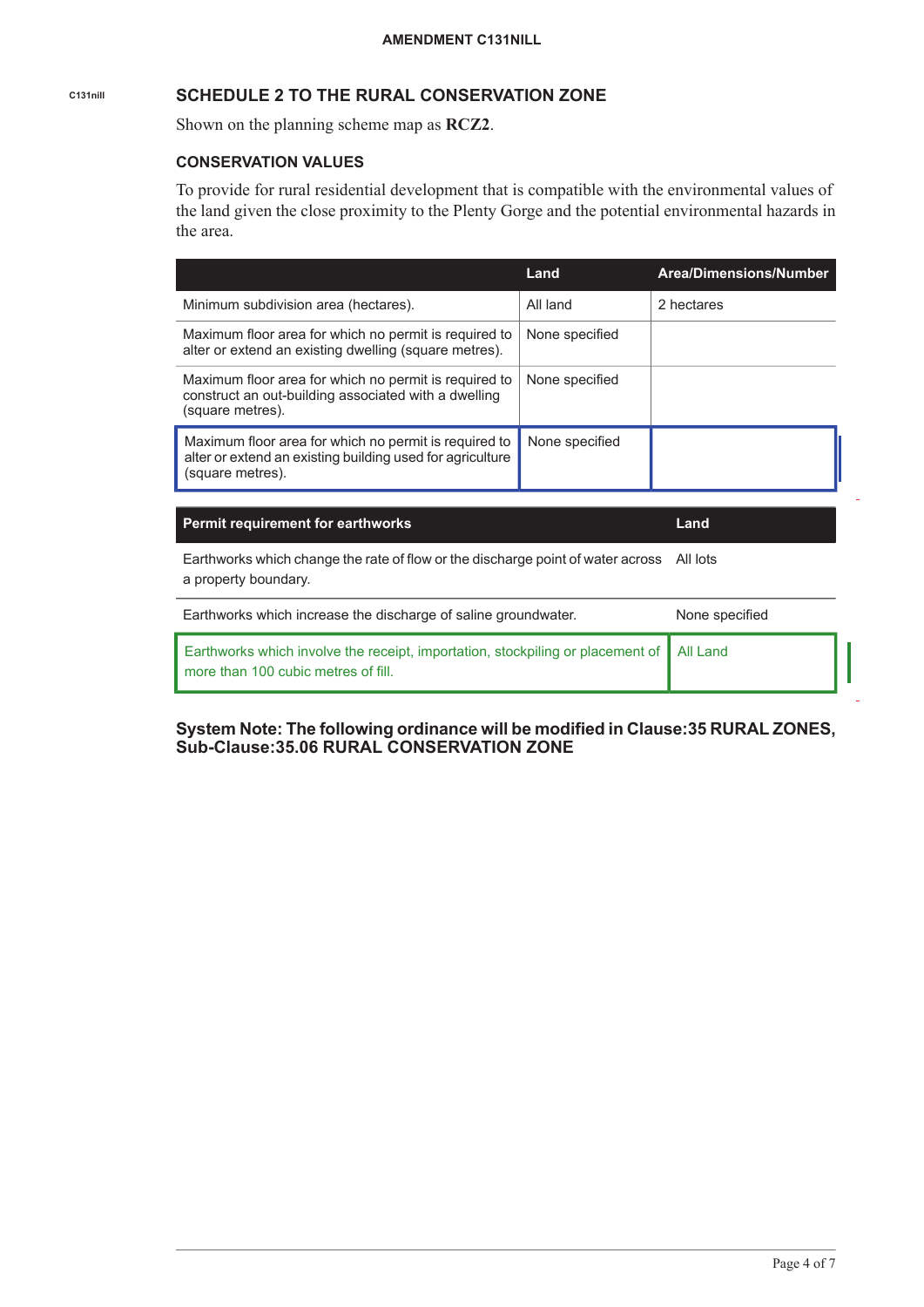# **C131nill SCHEDULE 3 TO THE RURAL CONSERVATION ZONE**

Shown on the planning scheme map as **RCZ3**.

#### **CONSERVATION VALUES**

To ensure land use changes do not have an adverse impact on the landscape or strategic environmental values of the land.

|                                                                                                                                        | Land           | <b>Area/Dimensions/Number</b> |
|----------------------------------------------------------------------------------------------------------------------------------------|----------------|-------------------------------|
| Minimum subdivision area (hectares).                                                                                                   | All land       | 8 hectares                    |
| Maximum floor area for which no permit is required to<br>alter or extend an existing dwelling (square metres).                         | None specified |                               |
| Maximum floor area for which no permit is required to<br>construct an out-building associated with a dwelling<br>(square metres).      | None specified |                               |
| Maximum floor area for which no permit is required to<br>alter or extend an existing building used for agriculture<br>(square metres). | None specified |                               |

**Permit requirement for earthworks Land**

Earthworks which change the rate of flow or the discharge point of water across All lots a property boundary.

| Earthworks which increase the discharge of saline groundwater.                                                                   | None specified |
|----------------------------------------------------------------------------------------------------------------------------------|----------------|
| Earthworks which involve the receipt, importation, stockpiling or placement of   All Land<br>more than 100 cubic metres of fill. |                |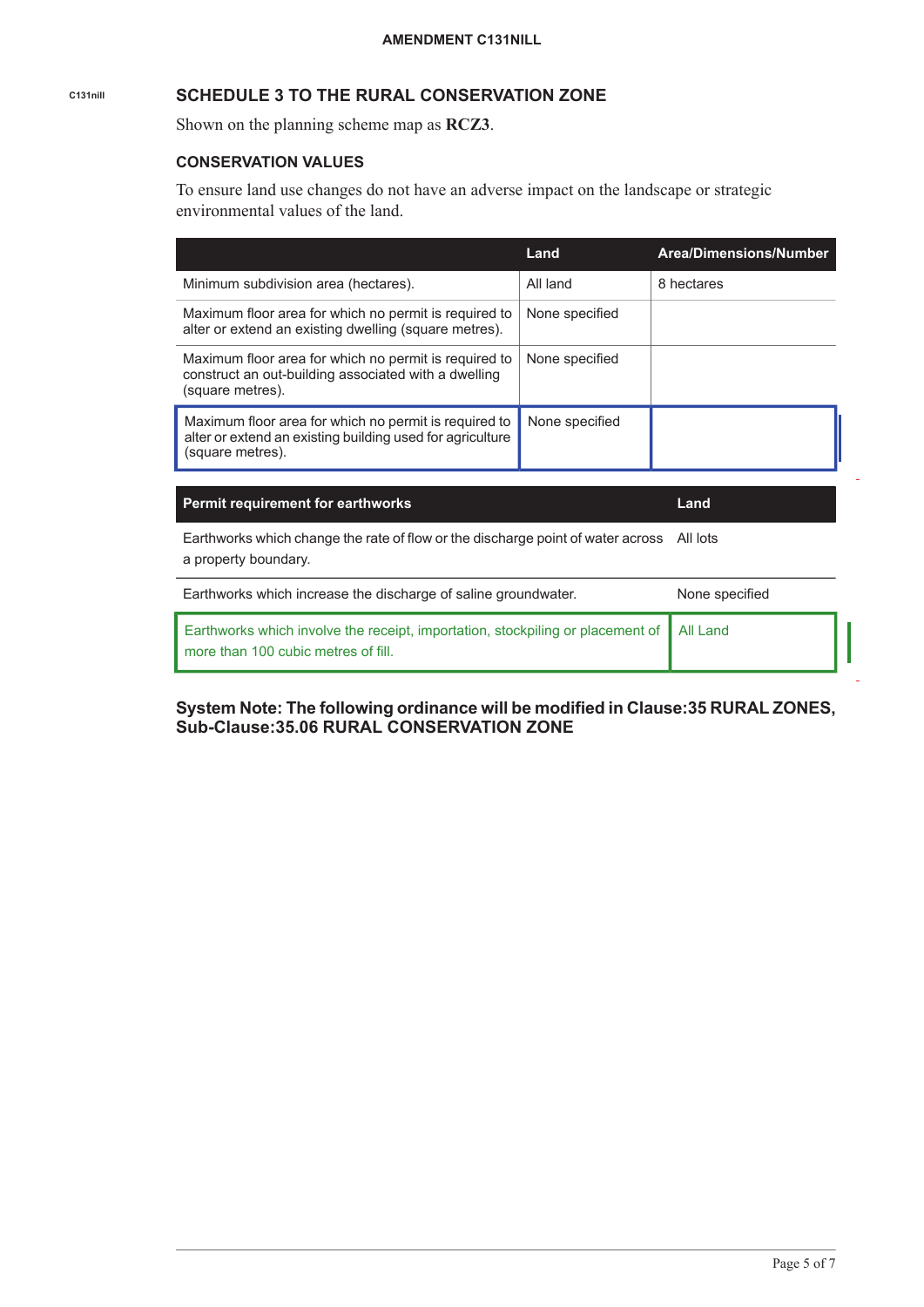# **C131nill SCHEDULE 4 TO THE RURAL CONSERVATION ZONE**

Shown on the planning scheme map as **RCZ4**.

#### **CONSERVATION VALUES**

To conserve and permanently maintain the existing rural character by encouraging protection of the environmental and landscape values of the major environmental assets such as the Plenty Gorge, Kinglake National Park and the Yarra River.

|                                                                                                                                        | Land                                                      | Area/Dimensions/Number |
|----------------------------------------------------------------------------------------------------------------------------------------|-----------------------------------------------------------|------------------------|
| Minimum subdivision area (hectares).                                                                                                   | All land except                                           | 40 hectares            |
|                                                                                                                                        | Lot 6, PS415064K                                          | 25 hectares            |
|                                                                                                                                        | Lot 7, PS415064K<br>168 Skyline Road,<br>Christmas Hills. | 25 hectares            |
| Maximum floor area for which no permit is<br>required to alter or extend an existing dwelling<br>(square metres).                      | None specified                                            |                        |
| Maximum floor area for which no permit is<br>required to construct an out-building associated<br>with a dwelling (square metres).      | None specified                                            |                        |
| Maximum floor area for which no permit is<br>required to alter or extend an existing building<br>used for agriculture (square metres). | None specified                                            |                        |
| <b>Permit requirement for earthworks</b>                                                                                               |                                                           | Land                   |

Earthworks which change the rate of flow or the discharge point of water across All lots a property boundary.

| Earthworks which increase the discharge of saline groundwater.                                                                   | None specified |
|----------------------------------------------------------------------------------------------------------------------------------|----------------|
| Earthworks which involve the receipt, importation, stockpiling or placement of   All Land<br>more than 100 cubic metres of fill. |                |